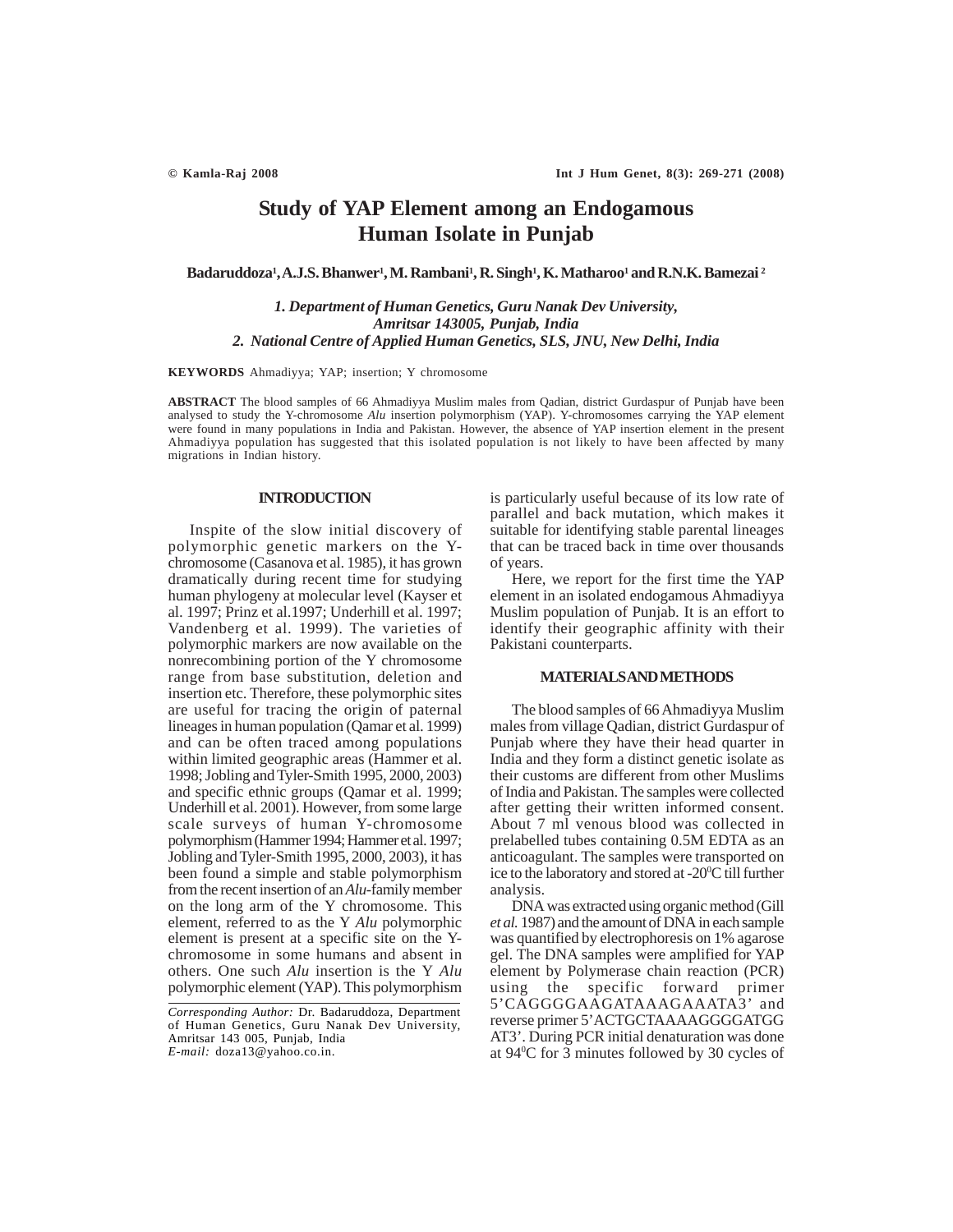denaturation at 940 C for 45 seconds, primer annealing at 48<sup>o</sup>C for 45 seconds and primer extension at 72<sup>o</sup>C for 45 seconds. The final extension step was extended to 5 minutes followed by incubation at 4<sup>0</sup>C. After amplification the samples were electrophoresed on agarose gel containing Ethidium bromide for 1½ hour at a constant voltage of 100 V. The gel was then placed on UV Transilluminator to visualise the results and to take the photograph.

## **RESULTS AND DISCUSSIONS**

In none of the samples of the present study any YAP+ insertion was found as is shown in figure I. The study was carried out to evaluate the YAP in Muslim isolate population of Punjab since it is believed that all migrations to this part of continent took place from Middle East and Central Asia and in neighbouring Pakistan many groups exhibit this insertion (Qamar et al. 1999; Hammer et al. 1997). In all Middle Eastern Muslim populations the YAP insertion is found to be in the frequency of 11-25% but none of the North Indian and South Indian population had this insertion (Deka et al. 1996; Al-Zahery et al. 2003).

The absence of YAP insertion element in present Ahmadiyya Muslim isolate validates that there is no paternal lineages connection with Pakistani Muslims, which are reported in the literature with some instances of positive insertion (Qamar et al. 1999; Hammer et al. 1997). In the study of YAP in nine populations of UP, North India, Agrawal et al. (2005) also did not find YAP insertion in any of the population groups, except for the Shia Muslims. Interestingly they did not find it in Sunni Muslims as observed in the present study, despite the fact that both groups have a common origin historically (Agrawal et al. 2005). It also appears that Ahmadiyya Muslims have not been affected by many migrations to Indian subcontinent. However, it is hypothesized that invasions of Aryans, Arabs and Mongols have significantly contributed to the ethnic variety of Indian population. The other population where the YAP insertion is found in very high frequency of 40% is the Siddis, a population of known East African ancestry found in Southern Andhra Pradesh (Ramana et al. 2001). Whereas, Thangaraj et al. (2003) observed 100% frequency of Asian specific lineage (D) of YAP, both in Onges and Jarawas population groups of Andaman Islands, though representing the descendents of early colonisers of South East Asia later replaced in most of the continent by Palaeolithic and Neolithic agriculturists. Saha et al. (2005) also screened five regional populations groups of India from Punjab, Uttar Pradesh, Bihar, West Bengal and South India for the YAP polymorphism but could not find this polymorphism in any of the population group. The present study like many earlier studies failed to find any polymorphism of YAP insertion in the Ahmaddiya Muslims. Therefore, further



**Fig. 1. 2% Agarose gel picture showing size of PCR products amplified by YAP specific primers. All the bands (lane 2-6) are of 150 bp showing no insertion**